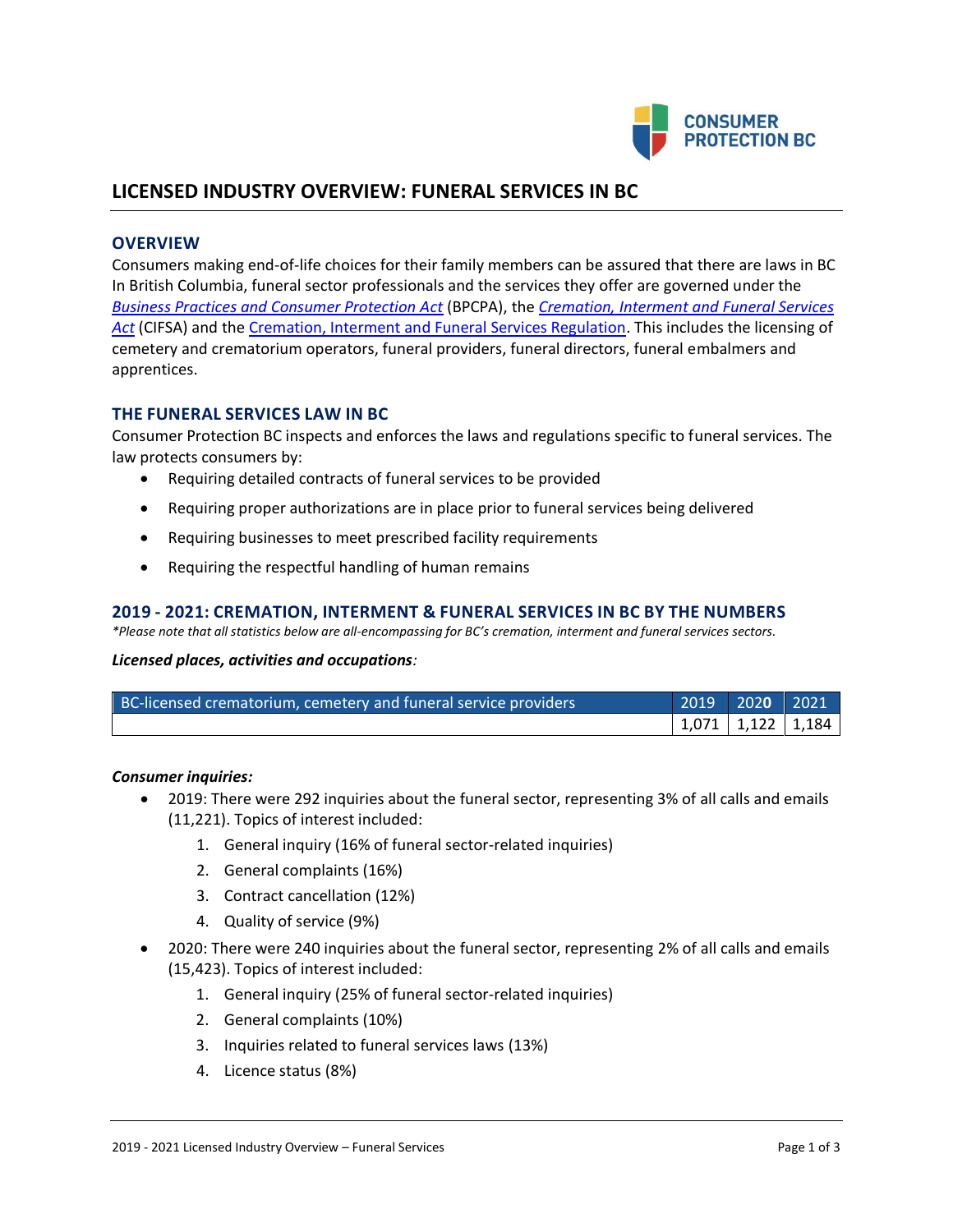

- 2021: There were 310 inquiries about the funeral sector, representing 2% of all calls and emails (10,923). Topics of interest included:
	- 1. General inquiry (24% of funeral sector-related inquiries)
	- 2. CIFSA related inquiry (15%)
	- 3. Private transfer permit (13%)
	- 4. General complaints (8%)

## *Investigations:*

- 2019: There were a total of 24 funeral-related investigation files. Of those, 19 files concluded with an outcome and 5 files were incomplete, unfounded or referred elsewhere. Of those 19 files with an outcome, 15 enforcement actions were taken, and voluntary compliance was achieved in 4 cases.
- 2020: There were a total of 11 funeral-related investigation files. Of those, 8 files concluded with an outcome and 3 files were incomplete, unfounded or referred elsewhere. Of those 8 files with an outcome, 7 enforcement actions were taken, and voluntary compliance was achieved in 1 case.
- 2021: There were a total of 44 funeral-related investigation files. Of those, 35 files concluded with an outcome and 9 files were incomplete, unfounded or referred elsewhere. Of those 35 files with an outcome, 34 enforcement actions were taken, and voluntary compliance was achieved in 1 case.

| Contraventions when enforcement action was taken                                                    | 2019          | 2020           | 2021           | Total          |
|-----------------------------------------------------------------------------------------------------|---------------|----------------|----------------|----------------|
|                                                                                                     | 15            | 7              | 34             | 56             |
| Providing false or misleading info, failure to provide info or comply                               | 1             | $\Omega$       | $\overline{2}$ | 3              |
| Failing to meet requirements of price list of all goods and services                                | $\mathbf 0$   | $\mathbf{1}$   | $\Omega$       | $\mathbf{1}$   |
| Failing to provide accurate information when receiving an inquiry                                   | 1             | $\Omega$       | $\Omega$       | $\mathbf{1}$   |
| about the nature or price of cemetery or funeral services or memorials                              |               |                |                |                |
| Failing to include required contents in funeral contracts                                           | $\mathcal{P}$ | $\mathbf{1}$   | $\Omega$       | 3              |
| Failing to include required contents in preneed cemetery or funeral<br>services contracts           | 3             | $\mathbf{1}$   | 1              | 5              |
| Failing to deposit money into preneed trust account within 5 days of<br>receipt                     | $\mathbf{1}$  | $\Omega$       | 3              | 4              |
| Unlawfully offering a right of interment on a representation or<br>inducement of resale at a profit | $\Omega$      | $\Omega$       | 1              | 1              |
| Failing to include required contents in interment right contracts                                   | 1             | $\Omega$       | $\Omega$       | $\mathbf{1}$   |
| Failing to give a copy of the interment right contract to the consumer<br>within 15 days            | $\Omega$      | $\Omega$       | $\mathbf{1}$   | $\mathbf{1}$   |
| Committing or engaging in a deceptive act or practice                                               | $\mathbf{1}$  | 0              | $\mathbf{1}$   | $\overline{2}$ |
| Providing funeral services or disposition without written authorization                             | $\Omega$      | $\overline{2}$ | 0              | $\overline{2}$ |
| Failing to state business address or affiliation to a corporation in                                | $\Omega$      | $\mathbf{1}$   | $\Omega$       | $\mathbf{1}$   |
| marketing materials                                                                                 |               |                |                |                |
| Failing to handle human remains in a respectful manner                                              | $\Omega$      | $\mathbf{1}$   | $\Omega$       | $\mathbf{1}$   |
| Crematorium operators failing to get approval before adding,                                        | 1             | $\Omega$       | $\Omega$       | $\mathbf{1}$   |
| modifying or replacing an appliance                                                                 |               |                |                |                |